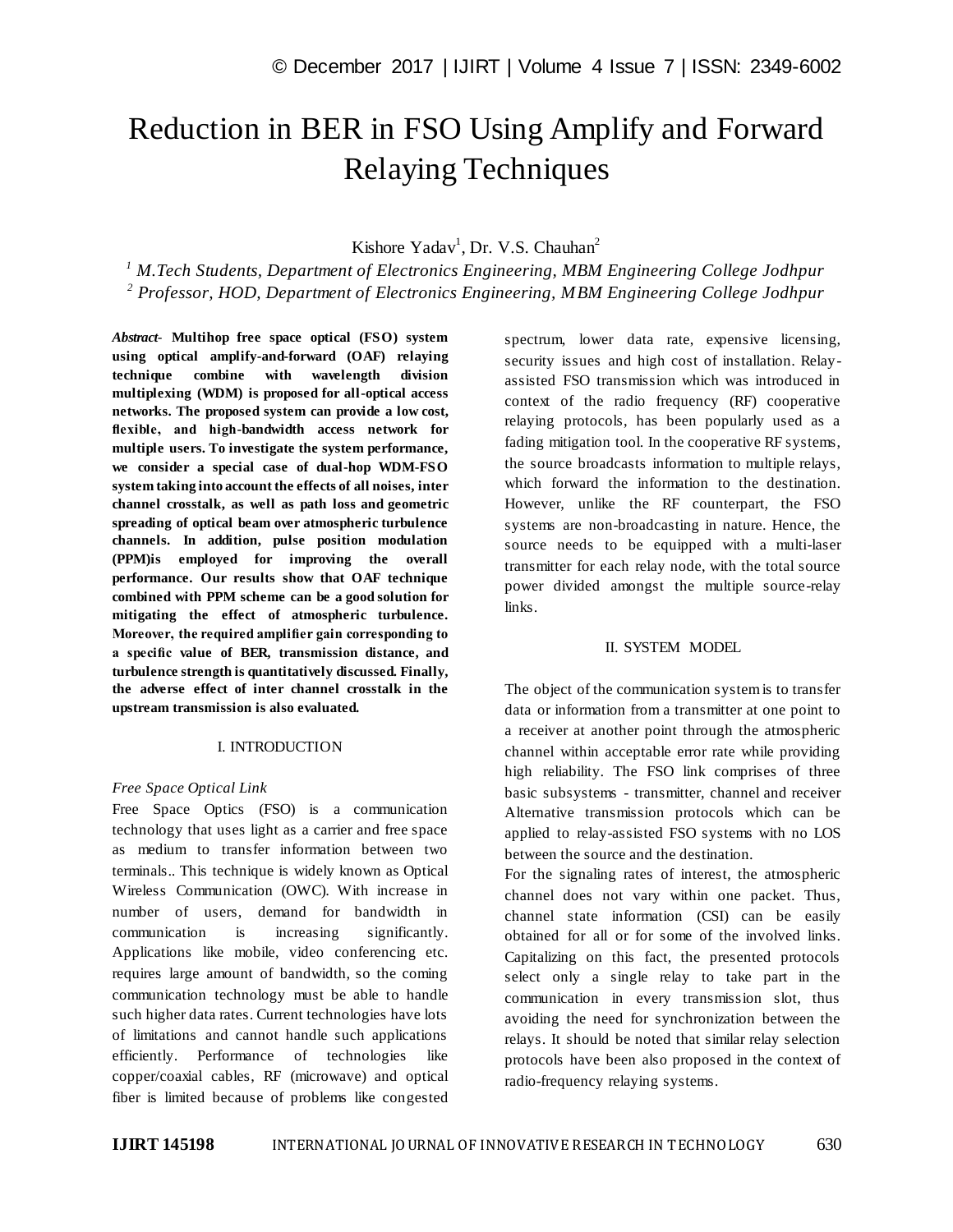Today's FSO systems use either lasers or LEDs (light emit- ting diodes) to transmit a modulated beam of visible/infrared light .These systems are license-free with high-bandwidth capacity providing a costeffective and easy-to-install alternative to fiber optics. They further provide an inherent security due to the nature of their 6 directional and narrow beams which make eavesdropping and jamming nearly impossible. With its unique features, FSO communication is appealing for a number of applications including last-mile access, fiber backup, back-haul for wireless cellular networks, and disaster recovery.



#### III TRANSMITTER

The primary function of the transmitter is to modulate the information onto the optical carrier which then propagates and reaches the receiver after propagating through the atmosphere. Optical transmitter essentially consists of (a) modulator, (b) driver circuit that stabilizes the optical radiation from the optical source in case of fluctuations in temperature and (c) telescope, that collects the radiation, collimates it and finally directs it towards the receiver. The most widely used modulation is the intensity modulation (IM) in which the source data is modulated on the irradiance/intensity of the optical signal. The main idea behind cooperative diversity is based on the observation that in a wireless RF channel, the signal transmitted by the source node is overheard by other nodes, which can be defined as partners or relays. The source and its partners can

jointly process and transmit their information, creating a virtual antenna array although each of them is equipped with only one antenna The main idea behind cooperative diversity is based on the observation that in a wireless RF channel, the signal transmitted by the source node is overheard by other nodes, which can be defined as partners or relays. The source and its partners can jointly process and transmit their information, creating a virtual antenna array although each of them is equipped with only one antenna.

Multihop transmission is an alternative relay-assisted transmission scheme which employs the relays in a serial configuration Such schemes are typically used to broaden the signal coverage for limited- power transmitters and do not offer performance improvement against fading effects in wireless RF environments, i.e., it does not increase the diversity order.

### IV RECEIVER

The primary function of the receiver is to recover the transmitted data from the incident optical radiation. It consists of a receiver telescope, optical filter, photodetector and a demodulator. The receiver telescope collects and focuses the incoming optical radiation onto the photo-detector. The optical filter reduces the level of background radiation and directs the signal onto the photo-detector that converts the incident optical signal into an electrical signal.

## V OPTICAL AMPLIFY-AND-FORWARD RELAYING TECHNIQUE

multihop FSO communications using all-optical components is studied.The distance dependence of atmospheric turbulence and path loss limits thetotal communicating distance in FSO systems. Using relaying techniques, "FSO transmissionis possible over longer distances. High-bandwidth, shortdistance free-spaceoptical tranceivers, e.g 10Gbps TereScope TS-10GE, encourages replacement of electricalrelaying processors by optical elements in all relays. In this chapter, it is shownthat by using alloptical relaying techniques, longer communicating distances can beachieved in FSO systems while taking advantage of high-rate optical transmissions.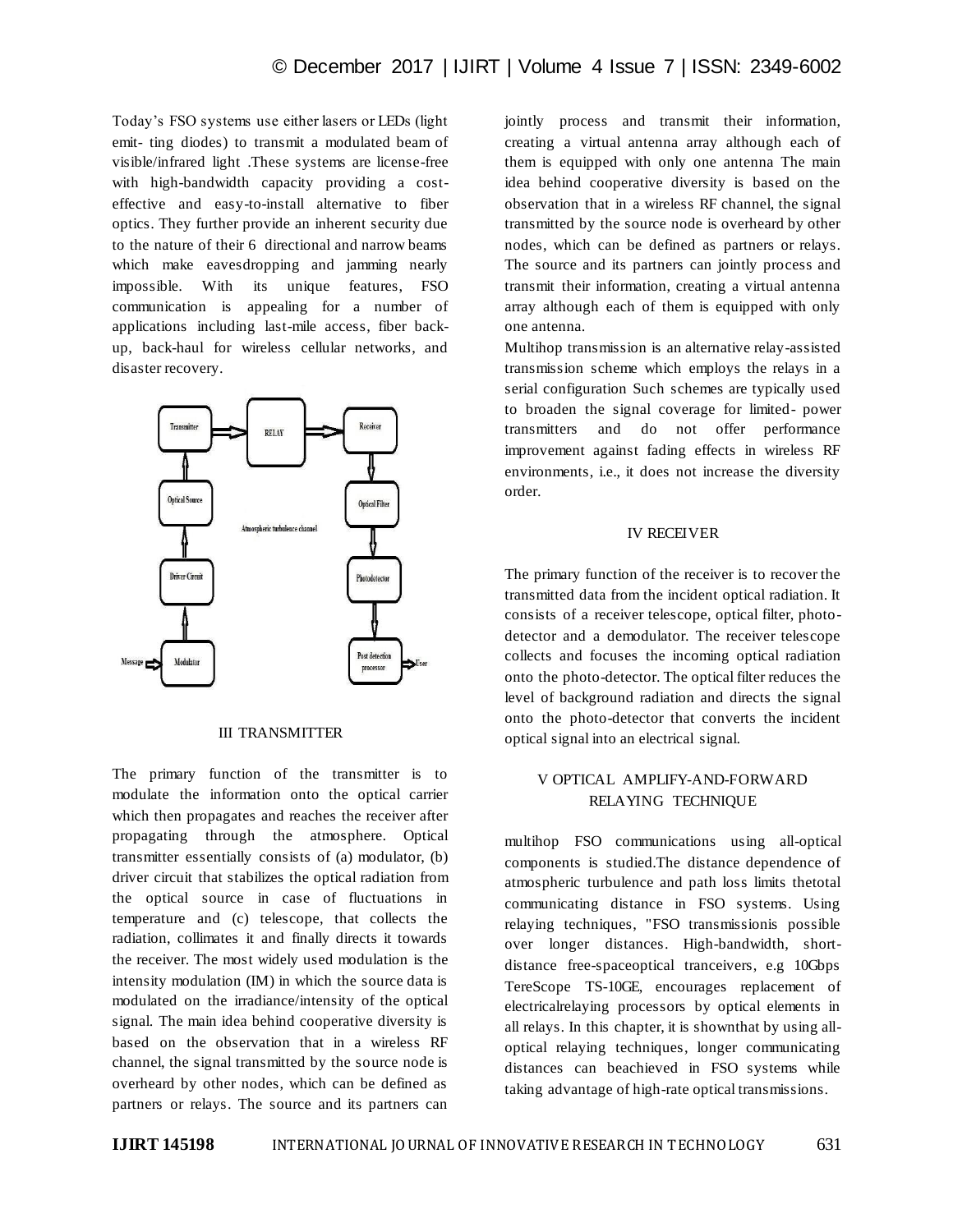

Fig:-1 An All-Optical multihop FSO Communication System

#### VI. OAF RELAY STRUCTURE

In OAF relaying, there is at least one optical amplifier which amplifies the receivedoptical field and retransmits it to the next relay. The structure of a typical OAF relayis simply shown in Fig.1 As mentioned, there is a converging lens at the beginningof each relay that collects and focus es the incident light onto the back focal plane ofthe lens, a plane normal to the lens axis placed at distance  $f_{\text{focal}}$ behind the lens. The complex amplitude distribution of the field in the focal plane of the lens is the Fraunhofer diffraction pattern of the field incident on the lens. This field distributionis projected onto a single mode fiber (SMF).



Figure-2 Structure of OAF Relays

The SMF is connected to the optical amplifier that is mathematically modeled as

$$
U_t^k(t) = \sqrt{G_k} U_T^k(t) + U_{ASE}^k(t), \qquad (1)
$$

where  $U_T^k(t)$  and  $U_T^k(t)$  are the received and transmitted signals at the  $k<sup>th</sup>$  relay respectively, G is the k<sup>th</sup> amplifier gain and  $U_{\text{ASE}}^k(t)$  is the amplified spontaneous emission (ASE) noise of the k<sup>th</sup>amplifier. The ASE noise is modeled as an additive zero-mean white Gaussian noise. The spectral density of ASE noise is given by .

$$
N_0^k = \overline{h}f(G_k - 1)n_{sp},\tag{2}
$$

## VII OPTIMAL RELAYING CONFIGURATION

relays are placed at fixed stations between the source and destination nodes. It is important to arrange relays such that the best system performance is achieved at the receiver. In this section, the performance of the system is analyzed in terms of the average optical signal-to-noise ratio (SNR) at the receiver. In the considered multihop system, relays are consecutively placed between the source  $(k = 0)$ and destination  $(k = M + 1)$  nodes. Figure-3 shows an optical Amplify-and- Forward multihop system with M relays, where OAF relays are typically shown as amplifiers. The hop distance,  $L_k$ , which is the length of the link connecting the  $(k-1)$ <sup>th</sup> node to the  $k<sup>th</sup>$  node varies for different relays. Let  $U_t^0$  denotes the transmitted signal at



Figure:3 Optical Amplify-and-Forwardmultihop FSO Systems

the source, the received field at the  $j<sup>th</sup>$ relay,,  $j =$  $1,2,...M + 1$ , is expressed as

$$
\begin{aligned} U_r^j & = \\ & \big( \Pi_{k=1}^{j-1} \sqrt{G_k} h_k \big) h_j U_t^0 + \big( U_b^j + \Sigma_{i=1}^{j-1} \Pi_{k=i}^{j-1} \sqrt{G_k} h_{k+1} U_b^i \big) \\ & \qquad + \big( h_j U_{ASE}^{j-1} + \Sigma_{i=1}^{j-2} \Pi_{k=i+1}^{j-1} \sqrt{G_k} h_k h_j U_{ASE}^i \big) \ (3) \end{aligned}
$$

Assuming that the signal, background noise, ASE noise and fading are all independent, the average received power at the receiver  $(i = M + 1)$  is

$$
P_r^{M+1} = \left(\prod_{k=1}^{M} G_k h_k\right) g_{M+1} + \left(1 + \sum_{i=1}^{M} \prod_{k=i}^{M} G_k g_{k+1}\right) P_b + (g_{M+1} P_{ASE}^{M} + P_{ASE}^{M})
$$

 $\sum_{i=1}^{M-1} \prod_{k=i+1}^{M} G_k g_k g_{M} + P_{ASE}^{i}$  (4)

In order to analyze variations of the data signal power and noise during the channel, the average optical SNR is defined as the ratio of the average data signal power to the average total noise power. From Eq.(4), the average optical SNR at the receiveris obtained as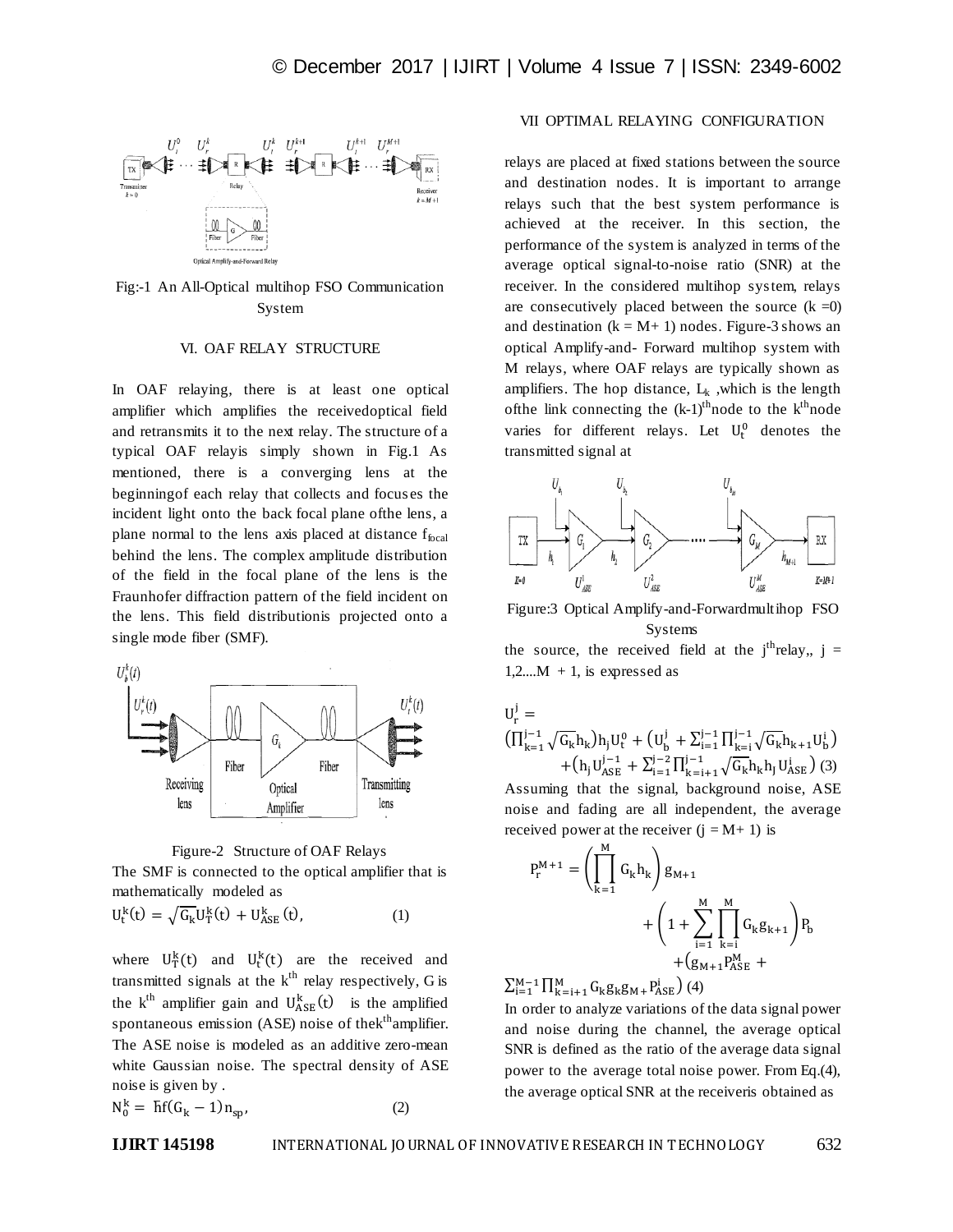$SNR^{M+1}$  =  $(\prod_{k=1}^{M} G_k g_k)$  g  $(1+\sum_{i=1}^{M}\prod_{k=i}^{M}G_kg_{k+1})P_{b}+(G_{M+1}P_{ASE}^{M}+\sum_{i=1}^{M}\prod_{k=i1}^{M}G_kg_kg_{M+1}P_{ASE}^{i})P$  $(5)$ )

Typically amplifier spontaneous emission noise PASE is negligible with respect to data power  $P_t$  and background noise power  $P<sub>b</sub>$ , therefore Eq.(5) can be approximated as

$$
SNR^{M+1} \approx \frac{(\prod_{k=1}^{M} G_k g_k) g_{M+1} P_t}{(1 + \sum_{i=1}^{M} \prod_{k=i}^{M} G_k g_{k+1}) P_b}
$$
(6)

By substituting euations, and performing some simplifications, the average optical SNR is expressed as

$$
SNR^{M+1} = \frac{1}{[\prod_{k=1}^{M+1} (1+SNR_k^{-1})]-1}
$$
 (7)

Where $SNR_k$  is the average receive SNR at the receiver of a direct FSO link ( where there is no relay between transmitter and receiver) with length  $L_k$ :

 $SNR_k = g_k SNR_0$  (8) The path loss  $g_k$ depends on the hop distance  $L_k$ .Now, SNR<sup>M+1</sup> must be optimized with respect to  $L_k$ 'S. Consider the optimization problem

 $\frac{\text{max}}{\text{r}}$  $L_k$ s.t  $\sum_{k=1}^{M+1} L$ 



Figure: 4 An OAF multihop FSO System with  $M=1$ 

## VII.FIXED TOTAL COMMUNICATING DISTANCE

Consider an FSO system where the some and destination nodes are placed at a total communicating distance of  $L_T = 3$  km from each other. In this section, by placing a different number of relays (different M) between the source and destinationnodes, the significant role of relaying technique in improving the performance of thesystem is justified. In order to simulate the FSO system in the slowly-varying optical channel,  $10^7$  bits are transmitted per channel state. At both bit rates, 64 samplesper bit interval are provided. In the presence of atmospheric turbulence,

the BER is averaged over  $N^T = 1000$  different fading conditions to reasonably simulate the slow-fading turbulence channel.

The overall performance of the system for different number of relays, M, placedbetween the source and destination is analyzed by plotting the BER versus the transmit signal-to-noise ratio  $SNR_0 = P_t/P_b$ . Fig. 5 and 6 correspond to the systems working at bit rates BR= 1.25 Gbps and BR= 10 Gbps respectively. The turbulence fading effects are not considered in these plots. Table 1 summarizes the configuration, i.e., number of relays and hop distance, of the systems considered in these figures.

The overall performance of the system only depends on the average transmit  $SNR_0$  and the relaying configurations,  $g_k$ . By comparing two figures,

Table 1: Different system configurations for  $L_T = 3$ km.

| Marker                 | hop Distance. | Number |
|------------------------|---------------|--------|
| of Relays<br>$L_k(km)$ | M             |        |
|                        | 3             |        |
| ——                     | 1.5           | 1      |
|                        | 1             | 2      |
|                        | 0.75          | 3      |
|                        | 0.6           | 4      |
|                        | 0.5           | 5      |

it is justified that for a given  $SNR<sub>o</sub>$  the system performance for a specific configuration is nearly the same at both bit rates. Since the amount of background power is relative to the optical bandwidth or equivalently optical bit rate, the noise power collected at each relay (or receiver) in 10 Gbps system is more than the noise power in 1.25 Gbps system. Therefore, In order to gain relatively similar performance at both bit rates, almost 9dB more power must be transmitted by the system operating at 10 Gbps. The maximum average power transmitted by the state-of-the-art FSO transceivers is on the order of hundreds of miliwatts, SONAbeam™ 1250- M transceiver sends  $P_t$ = 640 mW power via focus transmitters each sending 160 mW. By assuming  $P_1$ = 640 mWas the maximum available transmit power, the maximum achievable  $SNR<sub>0</sub>$  at BR= 1.25 Gps and BR= 10 Gbps is about 39 dB and 30 dB respectively.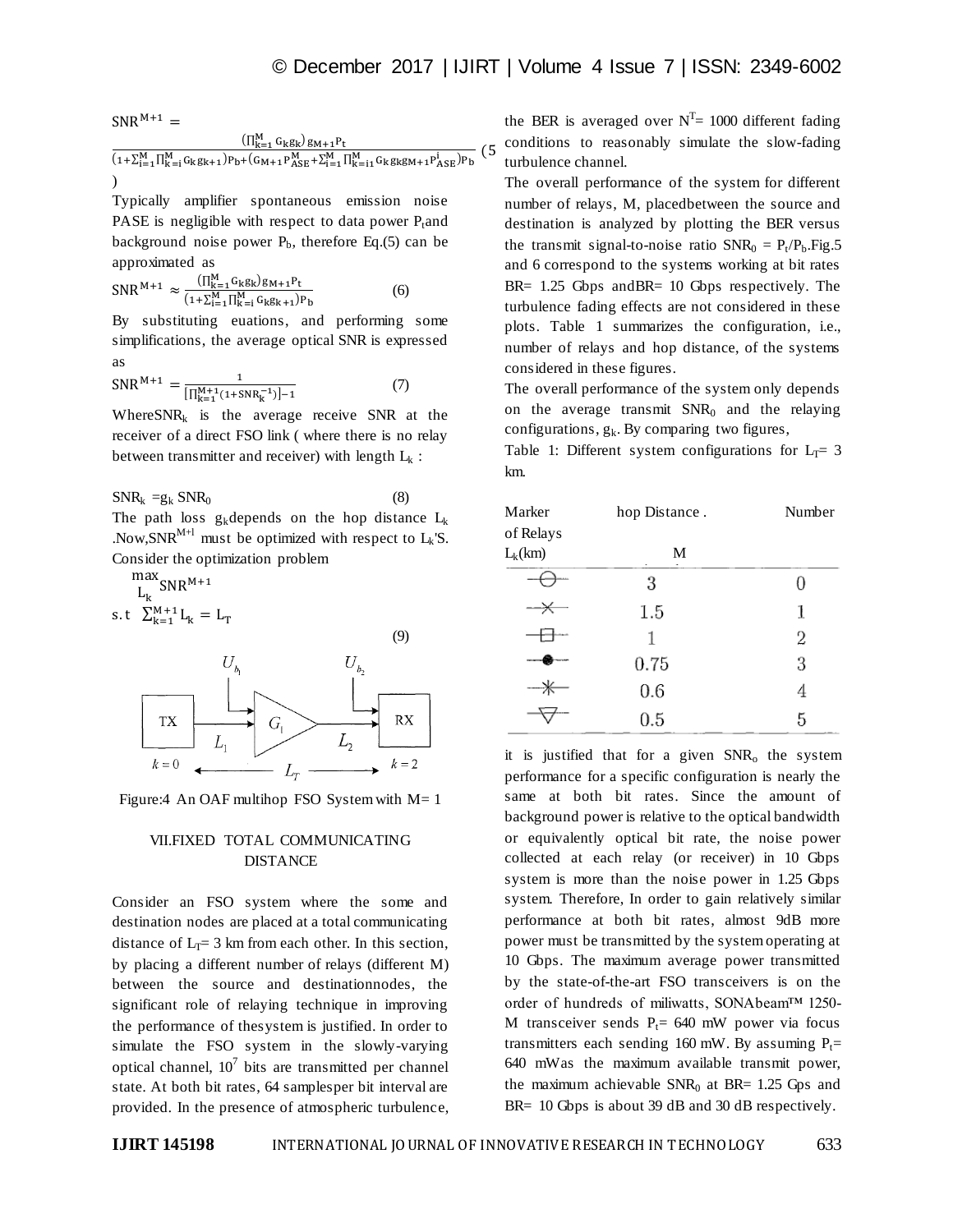



At both bit rates, for a given SNR0, by shortening the hop distances via inserting more relays between communicating nodes (increasing M), BER at the destination node decreases. its shown in Fig.5 and 6, inserting one relay at the middle of a3 km link gains 2.49 dB improvement at  $BER = 10-5$ Here the effects of atmosphericfading are not considered. Thus this gain mainly comes from the reduction in pathloss achieved by shortening the hop distances.



Figure:6 BER versus  $SNR_0$  for a 3 km link and different number of relays M at BR= 10 Gbps, no fading effect is considered.

Simulation

In this Paper the major objective that we have discussed

1) Mitigation of atmospheric turbulence by more no of relays

2) Comparison of the FSO signal transmission with and without AF RELAYING which we can clearly observe reduction into BER

3) Large bandwidth signal can also propagate through AF relaying technique

4) If no of relays has been increase then more reduction in BER occur

This paper presents new optical relaying techniques to mitigate atmospheric turbulence induced fading effects and eliminate background noise in free space optical (FSO) communication systems. The main contributions of the thesis are proposing all-optical amplify-and-forward (OAF) relaying technique and applying them to relay assisted FSO systems. In order to define an all optical relay-assisted FSO system, a new channel model is developed which characterizes the variations of intensity and phase of the optical signal during wave propagation. An additive AWGN channel is assumed in which background illumination is the dominant source of noise. Three primary factors have been considered to model the free space channel effects:

1) Atmospheric attenuation which includes both absorption and scattering contributions

2) log-normal fading under weak atmospheric turbulence conditions

3) Propagation loss due to optical beam spreading through optical channel. The Beers-Lambert law is modified to find the atmospheric attenuation factor applied to the optical field envelope. Since the optical field envelope is analyzed, both amplitude and phase of atmospheric-induced fading are statistically modeled and new definition for propagation loss is defined.



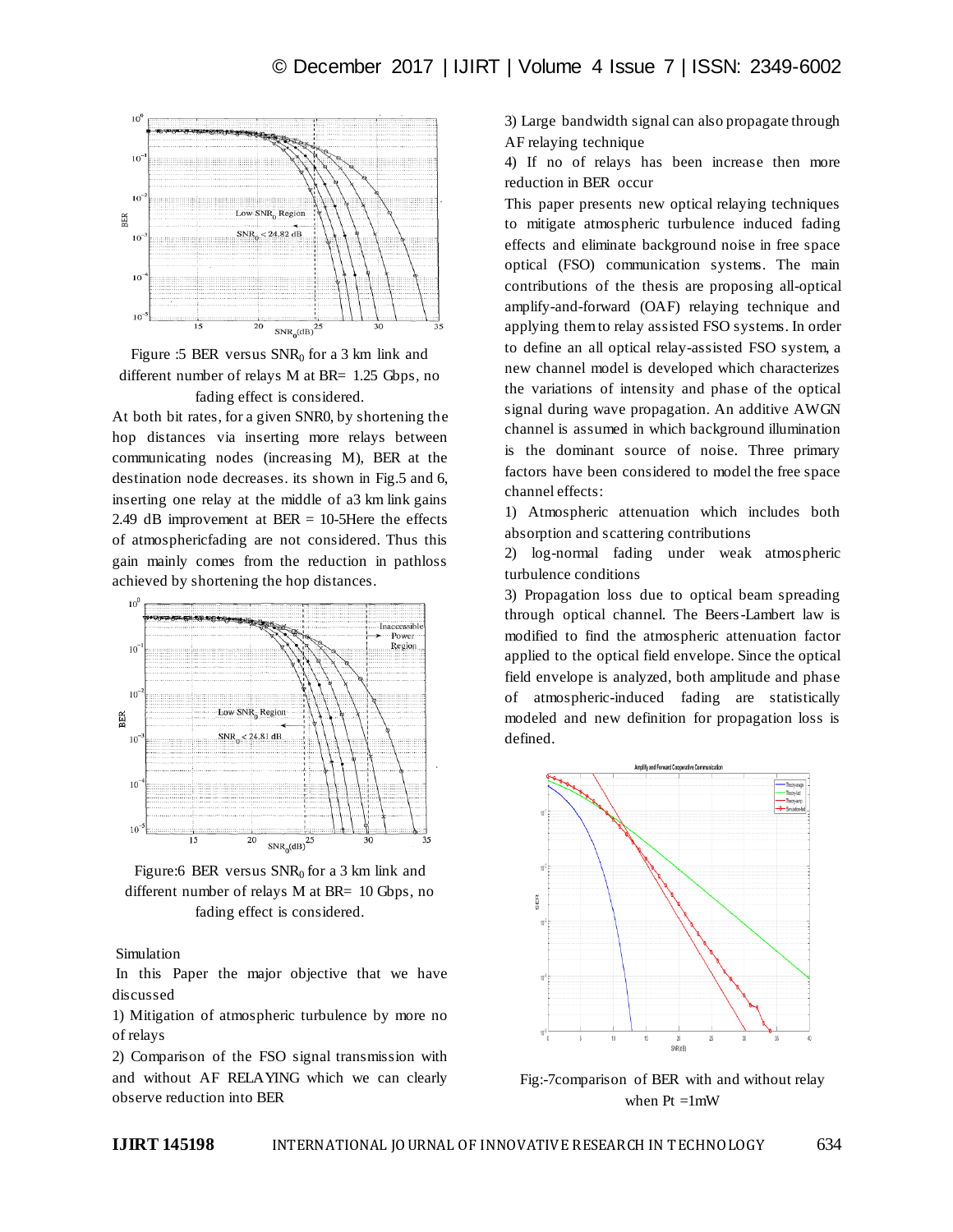



Fig:9comparison of BER with and without relay when  $Pt = 1,10,100$  miliwatt

The numerical results show that the new model for propagation loss is close to the conventional model (geometric loss), however, the proposed model provides more accurate estimation of beam propagation loss especially over short ranges (a few hundred meters). The OAF relaying technique is proposed as a powerful technique for mitigating the atmospheric turbulence-induced fading while all relaying processes, e.g. amplification, filtering (as needed) etc. are performed in optical domain.



Fig-10 BER if total transmit power distribution for different percentage to source and relay (source have more power compare to relay)



Fig:-11BER if total transmit power distribution for different percentage to source and relay (source have less power compare to relay)

It is numerically shown that by increasing the number of relays between source and destination, hop distances decrease and consequently distancedependent atmospheric-induced fading is mitigated. In fact by employing more OAF relays, longer communicating distances are accessible for a given average transmit power. FSO communication systems suffer extensively from atmospheric turbulence and background noise.

## IV. CONCLUSIONS

We investigated transmission protocols for relayassistedFSO systems Increasing the number of relays is accompanied by collecting more additive background noise at relays that degrades the system performance. Therefore, to reach a specific communicating distance at a given BER, a tradeoff is compromised between the average transmit power and the number of relays. Since the average transmit power is limited due to eye-safety regulations, the number of relays determines the maximum communicating distance. By increasing the number of relays, besides the total communicating distance, the background noise also increases so that the distance improvement reduces. Although the OAF relaying technique reduces the effects of atmospheric fading, background noise still remains as a limiting factor in FSO communication systems. An optical regenerative relaying method using non-linear optics is developed to reduce the background noise effects and increase the communication distance coverage.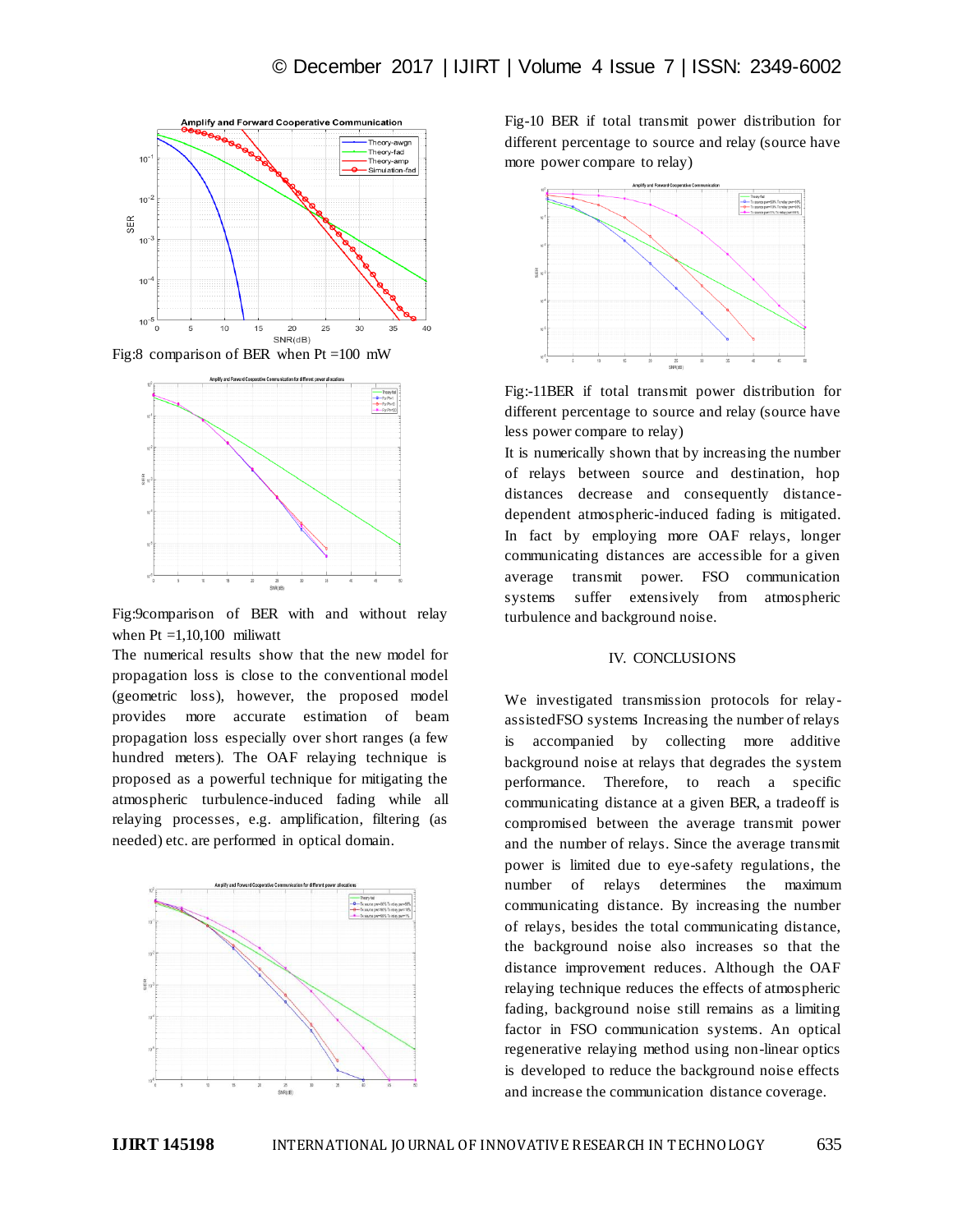## **REFERENCES**

- [1] Q. Liu et al., "Optical wireless communication networks for first- andlast-mile broadband access [Invited],"J. Opt. Netw., vol. 4, no. 12, pp.807– 828, Dec. 2005.
- [2] D. J. Heatley et al., "Optical wireless: The story so far," IEEECommun. Mag., vol. 36, no. 12, pp. 72–82, Dec. 1998
- [3] E. Ciaramella et al., "1.28 Terabit/s (32 x 40Gbit/s) WDM transmissionsystem for free space optical communications,"IEEE Journal onSelected Areas in Communications, Vol. 27, No. 9, pp. 1639-1645, Dec.2009.
- [4] D. W. Young et al., "Demonstration of high data rate wavelengthdivision multiplexed transmission over a 150 km FSO link,"Proc.of Military Communications Conference, Orlando, USA, pp. 1-6, Oct.2007.
- [5] D. M. Forin et al., "Very high bit rates WDM transmission on atransparent FSO system," Proc. of 33rd European Conference and Ehxibition of Optical Communication (ECOC), Berlin, Germany, pp.1-2, Sept. 2007.
- [6] SalasiahHitam, et al., "Performance analysis on 16-channels wave-length division multiplexing in free space optical transmission undertropical regions environment,"Journal of Computer Science, Vol. 8, No. 1, pp. 145-148, 201 \
- [7] T. Kamalakis, et al., "Hybrid free space optical/millimeter wave outdoorlinks for broadband wireless access networks," Proc. of IEEE 18th Int.Symp. On Personal, Indoor and Mobile Radio Communications,Athens,Greece, 2007.
- [8] Abisayo O. Aladeloba, et al., "WDM-FSO network with turbulence-accentuated interchannel crosstalk," Journal of Optical Communication Network, Vol. 5, No. 6, pp. 641- 651, June 2013
- [9] Y. Arimoto, "Compact free-space optical terminal for multi-gigabitsignal transmission with a single mode fiber," Proc. SPIE, Vol. 7199,No. 7, 2009.
- [10] X. Zhu and J. M. Khan, "Free-space optical communication throughatmospheric turbulence channels," IEEE Trans. Commun., vol. 50, pp.1293-300, Aug. 2002.
- [11] J. Akella, M. Yuksel, and S. Kalyanaraman "Error analysis of multi-hop free-space optical communication," Proc. of IEEE InternationalConference on Commun., pp. 1777- 1781, 2005.
- [12] M. Safari and M. Uysal, "Relay-assisted freespace optical communi-cation," IEEE Trans. Wireless Comm.vol. 7, no. 12, Dec. 2008.
- [13] C. K. Datsikas et al., "Serial free-space optical relaying communica-tions over gamma-gamma atmospheric turbulence channels," J. Opt.Commun. Netw., vol. 2, no. 8, Agust 2010
- [14] M. Feng, J. B. Wang, M. Sheng, L. L. Cao, X. X. Xie, M. Chen, "Outageperformance for parallel relay-assisted free-space optical communications in strong turbulence with pointing errors," Proc. of InternationalConference on Wireless Commun. and Signal Processing (WCSP), pp.1– 5, 2011
- [15] T. V. Pham, T. C. Thang, and A. T. Pham, "Performance analysis of multihop FSO systems using APD receivers over log-normal channels,"Proc. of the 2nd IEEE/CIC International Conference on Communica-tions in China,Xi'an, China, pp. 165–170, Aug. 2013.
- [16] T. V. Pham and A. T. Pham, "Performance of APD-based amplify-and-forward multihop FSO systems over turbulence channels," Proc. of the IEEE Globecom 2013 Workshop - Optical Wireless Communications,Atlanta, US, Dec. 2013.
- [17] S. Kazemlou, S. Hranilovic, and S. Kumar, "Alloptical multihop free-space optical communication systems," J. Lightw. Technol., vol. 29, no.18, pp. 2663–2669, Sept. 2011.
- [18] E. Bayaki, D.S. Michalopoulos, R. Schober, "EDFA-based all opticalrelaying in free-space optical systems," IEEE Trans. Commun., vol. 60,no. 12, pp. 3797–3807 , Dec. 2012
- [19] M. A. Kashani et al., "All-optical amplify-andforward relaying systemfor atmospheric Channels,"IEEE Commun. Letters, vol. 16, no. 10, pp.1684–1687 , Oct. 2012
- [20] P. T. Dat et al., "A universal platform for ubiquitous wireless communi-cations using radio over FSO system," IEEE/OSA Journal of LightwaveTechnology, vol. 28, no. 6, pp. 2258– 2267, 2010.